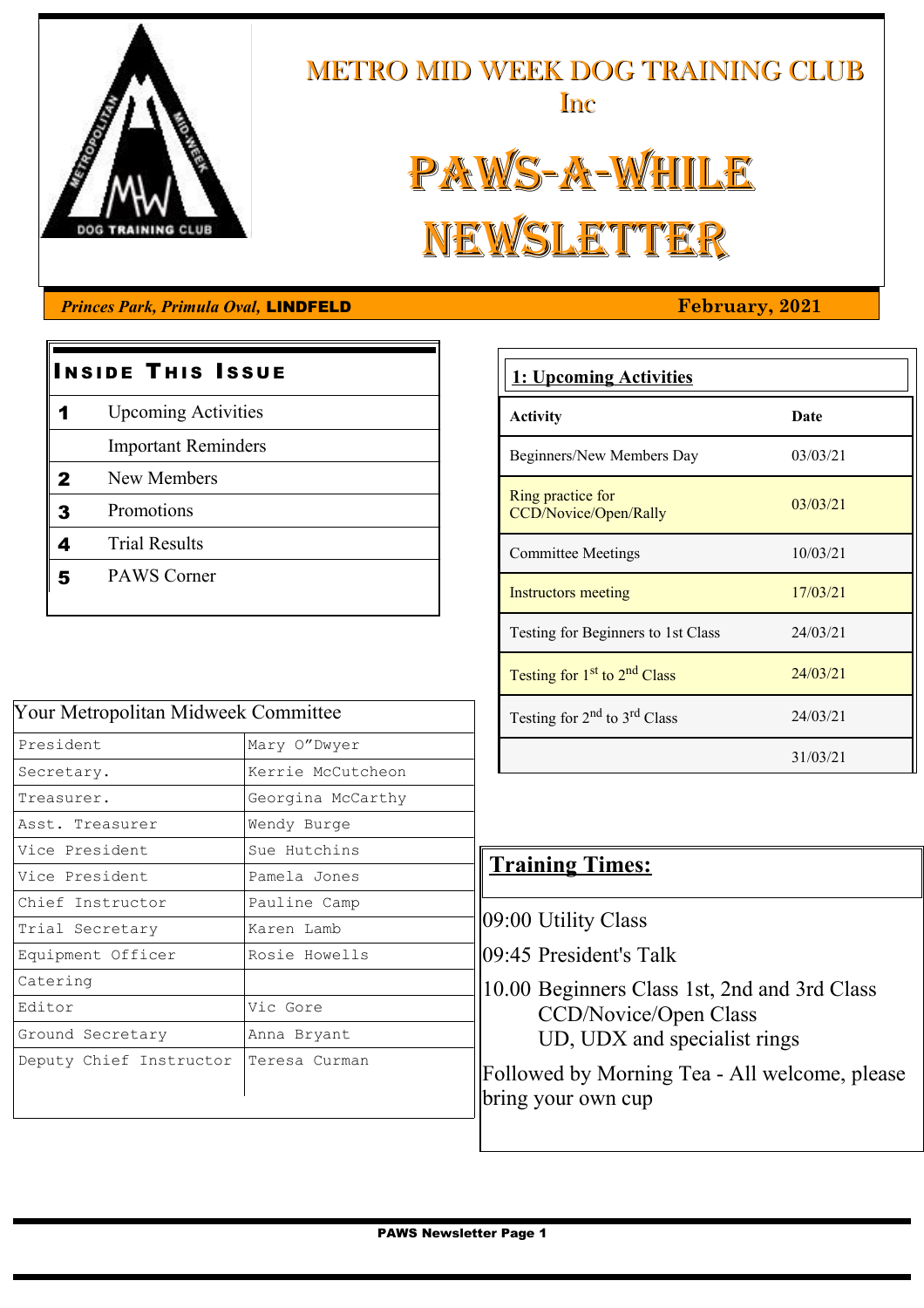#### **1: IMPORTANT REMINDERS:**

#### **Daylight savings ends**

**3:00 am on** Sunday, 4 April 2021.

#### **Metropolitan Midweek Dog Training Club Obedience & Rally Trial**

Is On Wednesday 21 April. Starting from 09:30, so no training that day.

#### **Tracking AGM**

Will be held 30/03/21.

#### **1a: NOTICES:**

#### **Resignation:**

#### **Nel Paterson**

Nel has been a member of the club since the mid 1980's. Mentioned in minutes as far back as 1988. Chairman / deputy chief instructor tracking 1989. Trial manager 1991. Club instructor since 1991. Tracking committee 1994.

Long service award 1997 and 2007. Was Chief Instructor for short part of a year. Was Club Treasurer 2017/2019. Had a long involvement with tracking.

Golden retrievers were her chosen breed in the early days, then switched to Brittany.



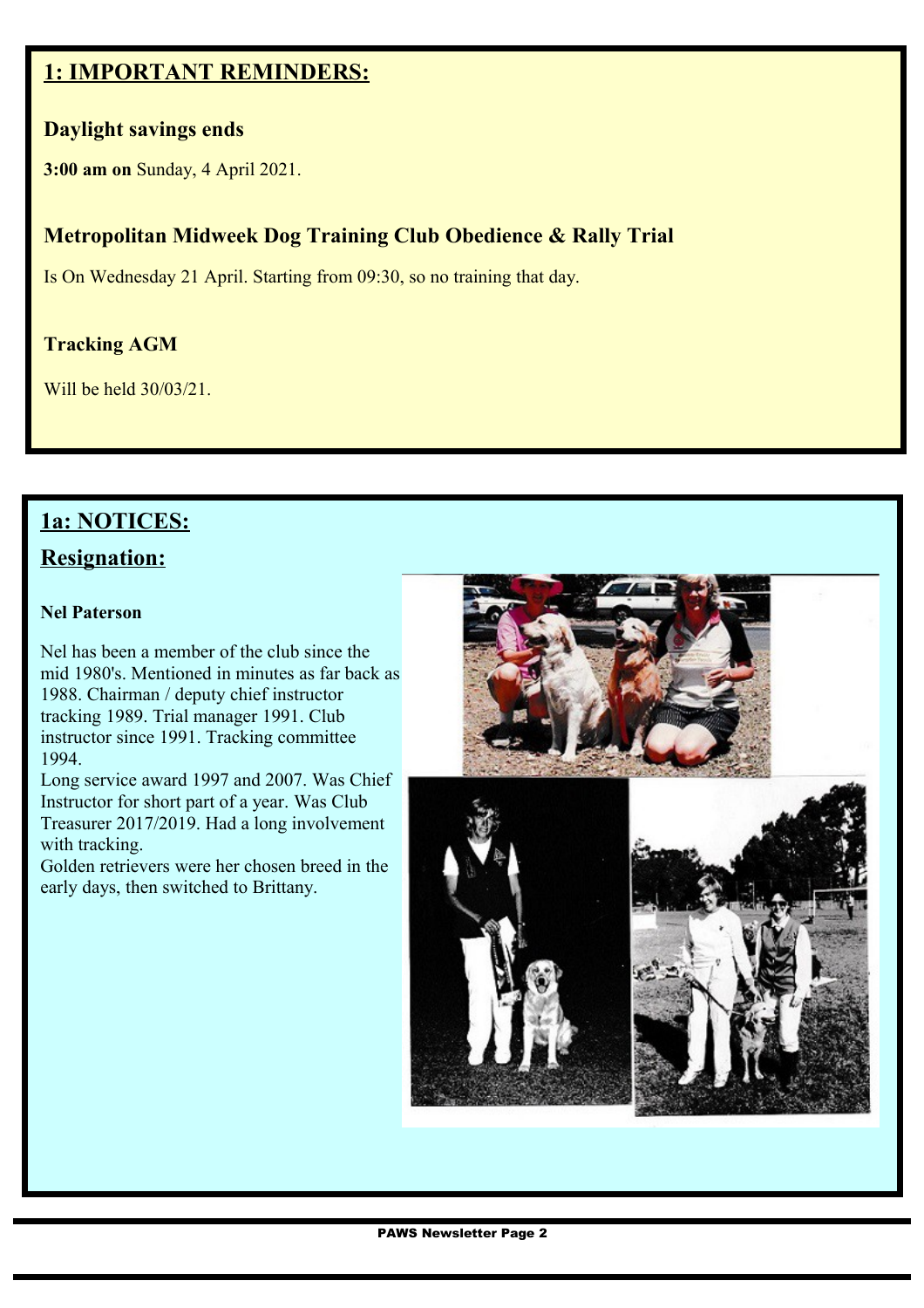## **2:NEW MEMBERS FOR FEBRUARY:**

## **3:PROMOTIONS FOR FEBRUARY :**

Beginners to  $1<sup>st</sup> Class$ :

| Elizabeth Drysdale & ZOE - Labrador Retriever<br>Sally Moffatt & BAILEY - Golden Retriever<br>Su Tsung & SWEETIE - Cavoodle<br>Olwyn Connolly & ZUMA - Border Collie<br>Elizabeth Lancaster & NED - Cattledog/Mastiff/Greyhound x<br>Catherine Nuyts & NACHO - Swiss White Shepherd x | Congratulations, Well done! |
|---------------------------------------------------------------------------------------------------------------------------------------------------------------------------------------------------------------------------------------------------------------------------------------|-----------------------------|
| From 1 <sup>st</sup> to 2 <sup>nd</sup> Class:                                                                                                                                                                                                                                        |                             |
| Amanda Bradley & BILLY - Border Collie/Poodle x<br>Rebecca Bennett & SEBBY - Golden Retriever<br>Helen Velik & CHARLIE<br>Jacqui Whyper-Williams & CASH - Aussie Shepherd                                                                                                             | Congratulations, Well done! |
| From 2 <sup>nd</sup> to 3 <sup>rd</sup> Class:                                                                                                                                                                                                                                        |                             |
| Christine Diebler & BADGER - Border Collie                                                                                                                                                                                                                                            |                             |
|                                                                                                                                                                                                                                                                                       |                             |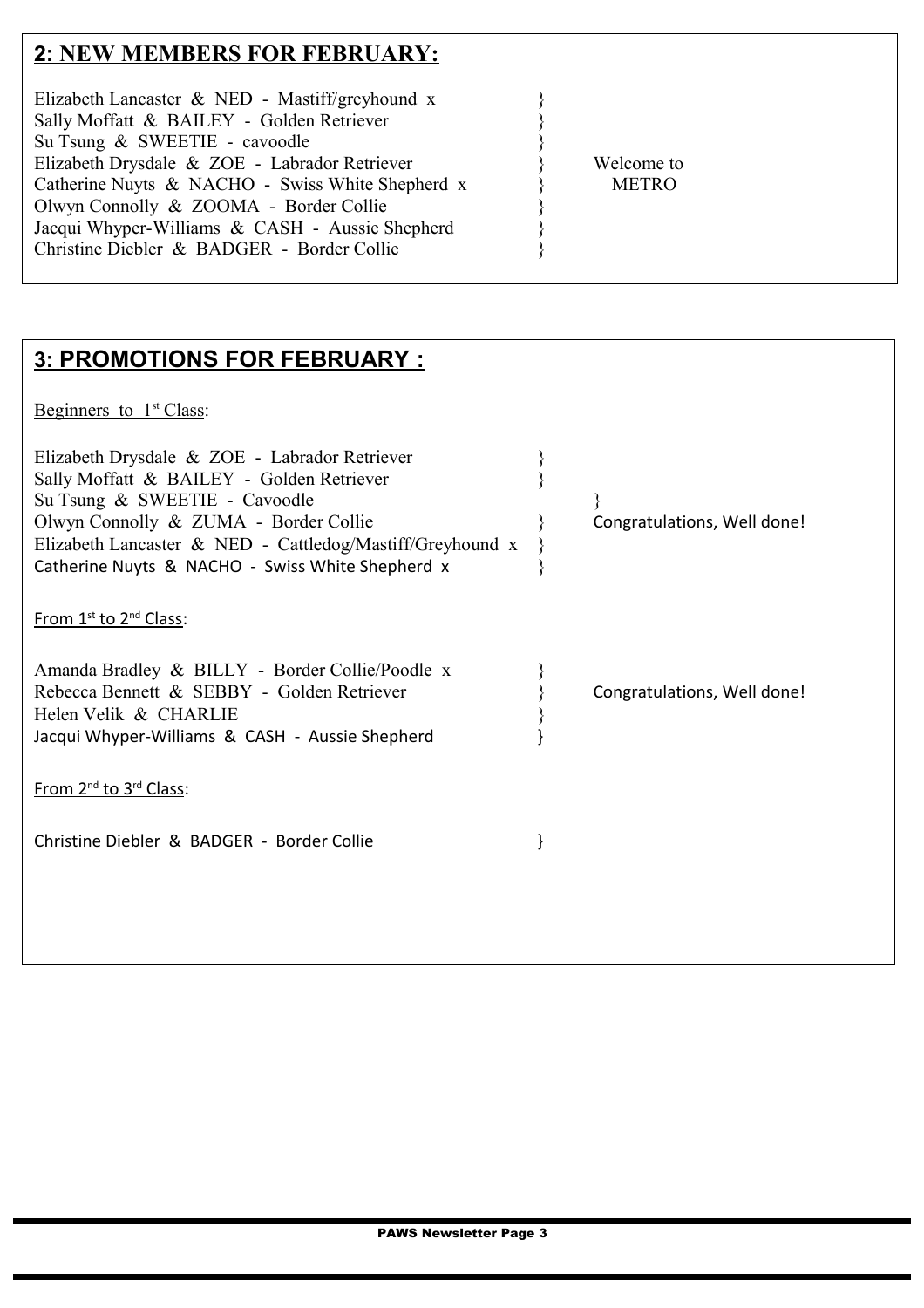| 4: Trial Results :      |                   |                |                    |                     |  |  |  |
|-------------------------|-------------------|----------------|--------------------|---------------------|--|--|--|
| <b>JANUARY RESULTS:</b> |                   |                |                    |                     |  |  |  |
| 09/01/21                | Colin Richardson  | <b>GEORGIA</b> | Northern Subs. DTC | <b>RE-86</b>        |  |  |  |
| 09/01/21                | Melissa Chapman   | <b>WILLOW</b>  | Northern Subs. DTC | RN-95 $2nd$ pass    |  |  |  |
| 09/01/21                | Melissa Chapmen   | <b>WILLOW</b>  | Northern Subs. DTC | RATG Novice – 87pts |  |  |  |
| 09/01/21                | Teresa Curman     | <b>ROMMI</b>   | Northern Subs. DTC | RE pass             |  |  |  |
| 09/01/21                | Kerrie McCutchen  | <b>MILLIE</b>  | Northern Subs. DTC | RE pass RE TITLE*   |  |  |  |
| 09/01/21                | Anna Bryant       | <b>TIGGER</b>  | Northern Subs. DTC | RM-95 - $1st$ place |  |  |  |
| 16/01/21                | Anna Bryant       | <b>TIGGER</b>  | Dogs NSW Tricks    | $1st$ place         |  |  |  |
| 16/01/21                | Rachael Fullerton | <b>PEITYN</b>  | Dogs NSW Tricks    | pass 57/60          |  |  |  |
|                         |                   |                |                    |                     |  |  |  |

# **Other Results:**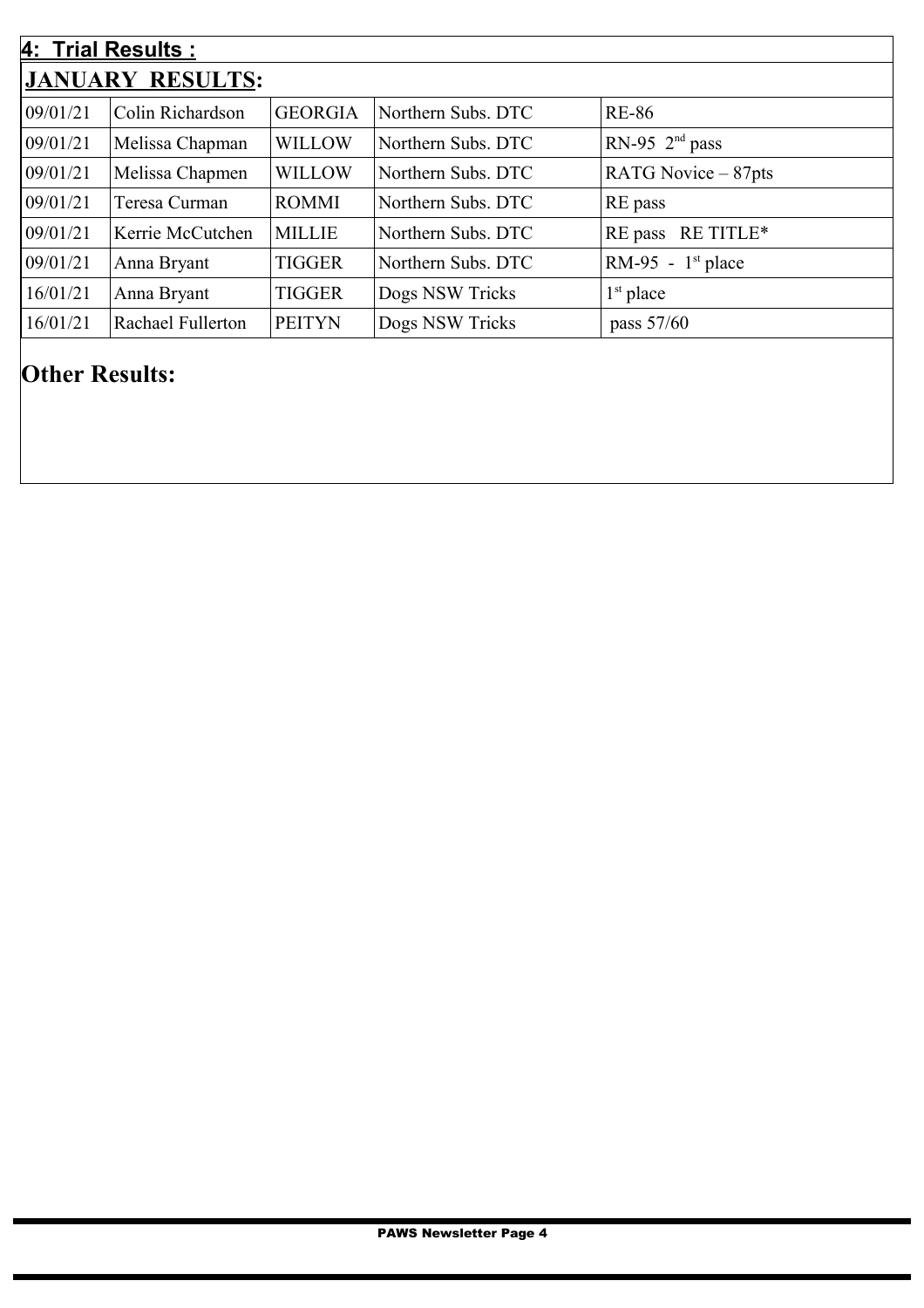## **5: PAWS Corner : February Beginners:**



Su Tsung with Sweetie, a Cavoodle Anna Chow with Milo, a West Highland Terrier



Liz Drysdale with Zoe, a Labrador Sally Moffatt with Bailey, a Golden Retriever